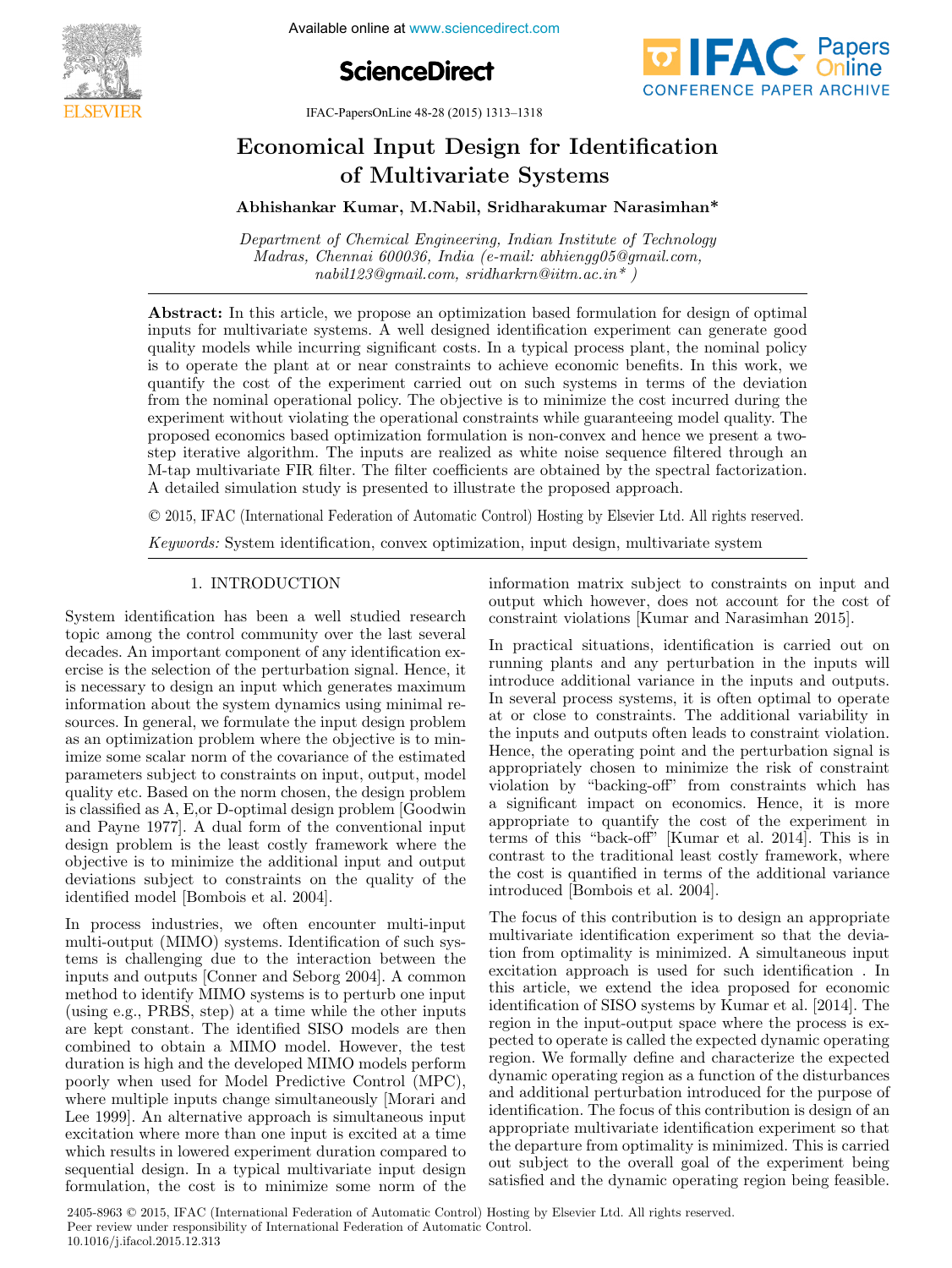This problem is formulated as a non-convex optimization problem, where the decision variables are the experiment conditions, viz., the operation point around which the perturbation has to be carried out, and the multi variable input spectrum. The multi variable input spectrum is finitely parameterized by requiring it to be realizable by an M-tap FIR filter. The non-convexity is addressed by a two-stage procedure where a convex problem is solved at each stage. This process is iterated until convergence. The input is realized as white noise filtered by an M-tap FIR filter. The filter coefficients are obtained by the spectral factorization.

# 2. PRELIMINARY ASPECT OF MULTIVARIATE IDENTIFICATION AND INPUT DESIGN

We consider identification of a discrete time, stable, linear time invariant MIMO system. The system is modeled as:

$$
\mathcal{M}: y_k = G(q^{-1}, \theta)u_k + H(q^{-1}, \eta)e_k \tag{1}
$$

where  $G(q^{-1}, \theta) \in \mathbb{R}^{n_y \times n_u}$  and  $H(q^{-1}, \theta) \in \mathbb{R}^{n_y \times n_y}$ <br>are stable rational transfer functions,  $q^{-1}$  is the backshift operator,  $(i.e., q^{-1}u_k = u_{k-1}), y_k \in \mathbb{R}^{n_y}, u_k \in \mathbb{R}^{n_x}$  $\mathbb{R}^{n_u}$  are outputs and inputs respectively.  $e_k$  is Gaussian white noise sequence with zero mean and variance  $\Lambda =$  $diag[\lambda_1, \lambda_2 \cdots \lambda_{n_u}]$ . We assume that the identified model is flexible enough to capture dynamics of the true system S, i.e., the true system is in the model set [Ljung 1999].

$$
S: y_k = G_0(q^{-1})u_k + H_0(q^{-1})e_k \tag{2}
$$

Denote  $\tilde{\theta} = \begin{bmatrix} \theta^T & \eta^T \end{bmatrix}^T$  and  $\tilde{\theta}_0 = \begin{bmatrix} \theta_0^T & \eta_0^T \end{bmatrix}^T$  are the total estimated and true parameters vector.

The model parameters are identified within the prediction error framework in which the objective is to minimize one step ahead prediction error

$$
\epsilon(k,\tilde{\theta}) = y_k - \hat{y}(k|k-1,\tilde{\theta})
$$
\n(3)

$$
\hat{\tilde{\theta}} = \arg \min_{\tilde{\theta}} \frac{1}{N} \sum_{k=1}^{N} \epsilon(k, \tilde{\theta})^T \epsilon(k, \tilde{\theta})
$$
(4)

 $\hat{y}(k|k-1,\theta)$  is the one step ahead prediction of  $y_k$  which is computed from the assumed model. Under some mild assumptions, the estimated parameter follows a normal distribution, when the number of sampled data tends to infinity [Ljung 1999].

$$
\sqrt{N}(\hat{\hat{\theta}} - \tilde{\theta}_0) \xrightarrow{N \to \infty} \mathcal{N}(0, P_{\tilde{\theta}})
$$
 (5)

where  $P_{\tilde{\theta}}$  is a covariance matrix which characterizes the uncertainty in the parameter estimates. For an asymptotic unbiased estimator such as prediction error method,  $P_{\tilde{\theta}}$ can be expressed as

$$
P_{\tilde{\theta}} = M_{\tilde{\theta}}^{-1} = \begin{bmatrix} M_d & 0 \\ 0 & M_{\gamma} \end{bmatrix}^{-1}
$$
 (6)

where  $M_{\theta}$  is the Fisher information matrix which is further partitioned as input dependent matrix  $M_d$  and input independent matrix  $M_{\gamma}$ . The cross diagonal term of partitioned matrix is zero because in open loop noise are uncorrelated with the input signal. A method of finding information matrix for the multivariate process is presented in [Aguero et al. 2009].



Fig. 1. Input excitation at the (a) nominal operating point showing infeasible dynamic operation, and (b) backed-off operating point showing feasible dynamic operation.

# 3. MOTIVATION AND PROBLEM FORMULATION

Nominal operation of a typical process system is usually obtained by solving a static, non-linear optimization problem by minimizing an economic cost function  $J(\overline{u}_{ss}, \overline{y}_{ss}),$ subject to the plant model and constraints. These constraints are usually in the form of input, output or resource constraints. Often the optimal operating point (OOP),  $[u^{*T}, y^{*T}]^T$  is constrained, i.e., some constraints are active as shown in Figure1. The Expected Dynamic Operating Region (EDOR) is the region in input-output space where the process is expected to operate. Uncertainties in the form of disturbances can cause constraint violations. If an identification experiment is carried out at  $[u^*T, y^{*T}]^T$ , the nominally profitable operating point, the risk of constraint violation increases because of input and output perturbations. Hence, a conservative solution is to "backoff" or equivalently, operate the plant further inside the feasible region at the backed-off operating point (BOP)  $[u_{ss}^T, y_{ss}^T]^T$  which will result in non-profitable operation [Nabil et al. 2012, 2013]. The expected dynamic operating region around the backed-off operating point is now a function of the disturbances and the perturbations introduced due to the identification experiment.

Hence, in such situations, a more appropriate cost associated with the identification experiment is the loss incurred by operating the plant at  $[u_{ss}^T, y_{ss}^T]^T$  rather than at  $[u^*T, y^*T]^T$ . The focus of this contribution is to determine the operating conditions such that this loss is minimized. This is formulated as an optimization problem where the objective is to determine the experimint conditions that minimize this loss. These include the operating point around which the identification experiment is carried out and the input signal. The constraints imposed are that the dynamic region is feasible or equivalently, the constraints are not violated (up to a given confidence level) and the identified model is sufficiently accurate. The problem is formulated in the frequency domain and the input signal is characterized by the power spectrum.

We assume a linear form of the cost function  $J(u_{ss}^T, y_{ss}^T)$ which is a good approximation around the constrained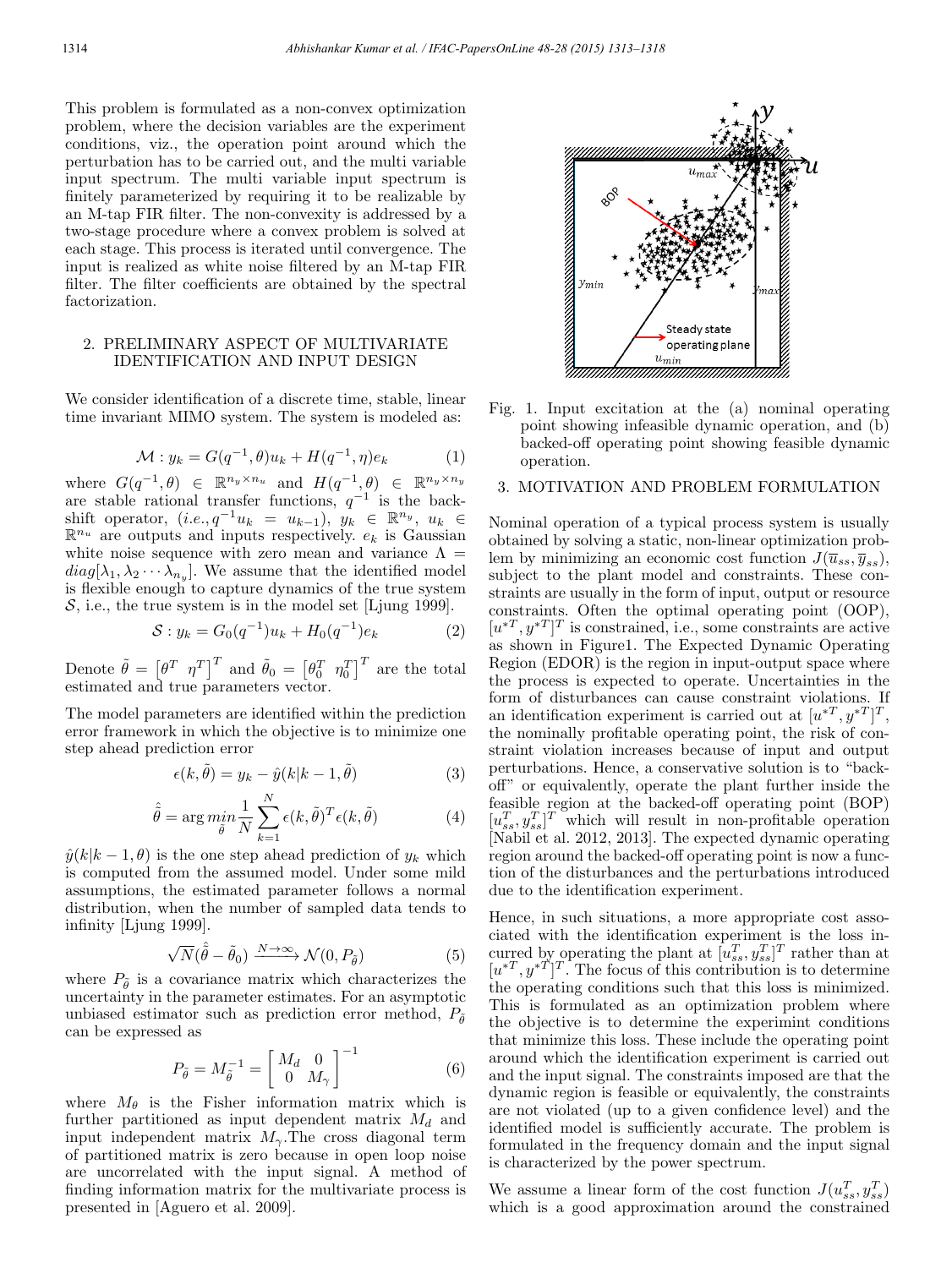optimal point. The steady state behaviour of the plant is assumed to be linear with gain K. Defining  $z = [u^T, y^T]^T$ , we linearize the constraints to obtain  $a_i^T z \leq b_i$ ,  $i =$  $1,\ldots,n_c$ . The EDOR around  $z_{ss}$  is defined as follows [Kumar et al. 2014]:

$$
\mathcal{E} = \{ z | \mathbb{P}(z \in \mathcal{E}) \ge \zeta \}
$$

where  $\zeta$  is a user defined probability or confidence level. Define deviation variables as follows:  $\tilde{y}_{ss} = y_{ss} - y^*$  and  $\tilde{u}_{ss} = u_{ss} - u^*$ , the optimization formulation can be expressed as

$$
\min_{\Phi_u, \tilde{u}_{ss}, \tilde{y}_{ss}} J_u^T \tilde{u}_{ss} + J_y^T \tilde{y}_{ss}
$$
\n
$$
\text{s.t.} \tilde{y}_{ss} = K \tilde{u}_{ss}
$$
\n
$$
M_d(\omega) \ge \eta I
$$
\n
$$
a_i^T z \le b_i \ \forall z \in \mathcal{E} \tag{7}
$$

The proposed formulation is computationally intractable because the input spectrum is infinite dimensional and the constraint set  $a_i^T z \leq b_i \,\forall z \in \mathcal{E}$  is also infinite dimensional. Therefore, we reformulate the problem to obtain a finite dimensional parameterization.

## 3.1 Parametrization of input spectrum

A common method of parameterizing the input spectrum is the following one [Jansson and Hjalmarsson 2005, Kumar and Narasimhan 2015]

$$
\Phi_u(\omega) = \Psi(e^{j\omega}) + \Psi^*(e^j\omega) \succeq 0 \,\forall \,\omega \in [-\pi, \pi] \tag{8}
$$

$$
\Psi(e^{j\omega}) = \sum_{k=0}^{M-1} C_k e^{j\omega k} \succeq 0 \quad \forall \omega \in [0, \pi]
$$
\n(9)

where

$$
C_k = \begin{bmatrix} c_1(k) & c_{12}(k) & \cdots & c_{1n_u}(k) \\ c_{12}^*(k) & c_{2}(k) & \cdots & c_{2n_u}(k) \\ \vdots & \vdots & \ddots & \vdots \\ c_{1N}^*(k) & c_{2N}^*(k) & \cdots & c_{n_u}(k) \end{bmatrix}
$$

If we restrict our input signal to be white noise passing through an FIR filter of length  $M$ , than  $C_i$  can be interpreted as the correlation sequences  $(R \in \mathbb{R}^{n_u \times n_u})$  of the input signal. In this case input spectrum  $(\Phi_u)$  and its positive part  $(\Psi)$  can be written as:

$$
\Phi_u(\omega) = R[0] + 2\sum_{i=1}^{M-1} R[i]\cos(i\omega) \succeq 0 \,\forall \,\omega \in [-\pi, \pi] \tag{10}
$$

$$
\Psi(e^{i\omega}) = \frac{R[0]}{2} + \sum_{i=1}^{M-1} R[i]\cos(i\omega) \succeq 0 \,\forall \,\omega \in [-\pi, \pi] \tag{11}
$$

The advantage of parametrization of input spectrum as in (8) is that it is very easy to generate time-domain input sequences  $u_k$ . The semidefiniteness condition on the input spectrum is ensured by imposing an LMI given by the KYP Lemma [Jansson and Hjalmarsson 2005, Kumar and Narasimhan 2015].

$$
\begin{bmatrix}\nQ_{\phi} - A_{\phi}^T Q_{\phi} A_{\phi} & C_{\phi}^T - A_{\phi}^T Q_{\phi} B_{\phi} \\
C_{\phi} - B_{\phi}^T Q_{\phi} A_{\phi} & D_{\phi} + D_{\phi}^T - B_{\phi}^T Q_{\phi} B_{\phi}\n\end{bmatrix} \succeq 0
$$
\n(12)

$$
A_{\phi} = \begin{bmatrix} 0 & 0 & 0 & \cdots & 0 \\ I_{n_u} & 0 & 0 & \cdots & 0 \\ 0 & I_{n_u} & 0 & \cdots & \vdots \\ \vdots & 0 & \ddots & \ddots & \vdots \\ 0 & 0 & 0 & I_{n_u} & 0 \end{bmatrix} B_{\phi} = \begin{bmatrix} I_{n_u} \\ 0 \\ 0 \\ \vdots \\ 0 \end{bmatrix}
$$

$$
C_{\phi} = [R_1, R_2, \ldots, R_{M-1}] \quad D_{\phi} = \frac{1}{2} R_0
$$

#### 3.2 Characterizing the expected dynamic operating region

Since the experiment time is large, the first and second moments of z can be conveniently expressed in terms of the frequency domain equivalents.

$$
\mathbb{E}z = \tilde{z}_{ss} \tag{13}
$$

$$
\mathbb{E}(z - \tilde{z}_{ss})(z - \tilde{z}_{ss})^T = \sum_{z}(\omega)
$$
 (14)

$$
\Sigma_z(\omega) = \begin{bmatrix} \Sigma_u(\omega) & \Sigma_{uy}(\omega) \\ \Sigma_{yu}(\omega) & \Sigma_y(\omega) \end{bmatrix}
$$
 (15)

where  $\Sigma_{uu}$  is the cross-correlation of input and output and obtained as follows:

$$
\Sigma_{yu} = \Sigma_{uy} = \frac{1}{2\pi} \int_{-\pi}^{\pi} G(e^{i\omega}, \theta) \Phi_u(\omega) d\omega \qquad (16)
$$

Since the noise  $e_k$  is Gaussian and the input is obtained by filtering a Gaussian white noise signal through an Mtap FIR filter, the vector  $z$  is jointly Gaussian and is completely characterized by the first and second order moments. Hence, the EDOR is an ellipsoid and can be completely characterized in terms of the first and second order moments of z as follows:

$$
\mathcal{E} = \{ z|z = \tilde{z}_{ss} + \alpha \Sigma_z^{1/2} \tilde{z}, \ ||\tilde{z}|| \le 1 \}
$$
 (17)

where  $\alpha$  is indicative of the confidence level and can be obtained from the  $\chi^2$  distribution such that  $\mathbb{P}(\chi^2(n_u +$  $n_y$ ) <  $\alpha^2 = \zeta$ ). The infinite dimensional constraints  $a_i^T z \leq b_i \forall z \in \mathcal{E}$  can be rewritten as follows [Boyd and Vandenberghe 2004]:

$$
\alpha||\Sigma_z^{1/2}a_i|| + a_i^T \tilde{z}_{ss} \le b_i,\tag{18}
$$

From the above discussions, we can write the finite dimensional formulation of the economically optimal input design problem as:

$$
\min_{R, \tilde{u}_{ss}, \tilde{y}_{ss}} J_u^T u_{ss} + J_y^T y_{ss}
$$
\n
$$
\text{s.t.} \tilde{y}_{ss} = K \tilde{u}_{ss}
$$
\n
$$
\Sigma_z(r) := \left[ \Sigma_u(R) \Sigma_{uy}(R) \right]
$$
\n
$$
M_d(R) \ge \eta I
$$
\n
$$
P(R) = \Sigma_z(R)^{1/2}
$$
\n
$$
\alpha ||Pa_i|| + a_i^T z_{ss} \le b_i
$$
\n
$$
\left[ Q_\phi - A_\phi^T Q_\phi A_\phi \quad C_\phi^T - A_\phi^T Q B_\phi \right] \ge 0,
$$
\n
$$
C_\phi - B_\phi^T Q_\phi A_\phi \quad D_\phi + D_\phi^T - B_\phi^T Q B_\phi \right] \ge 0,
$$

where the last LMI follows from the KYP lemma and input parameterization described in Section 3.1.

where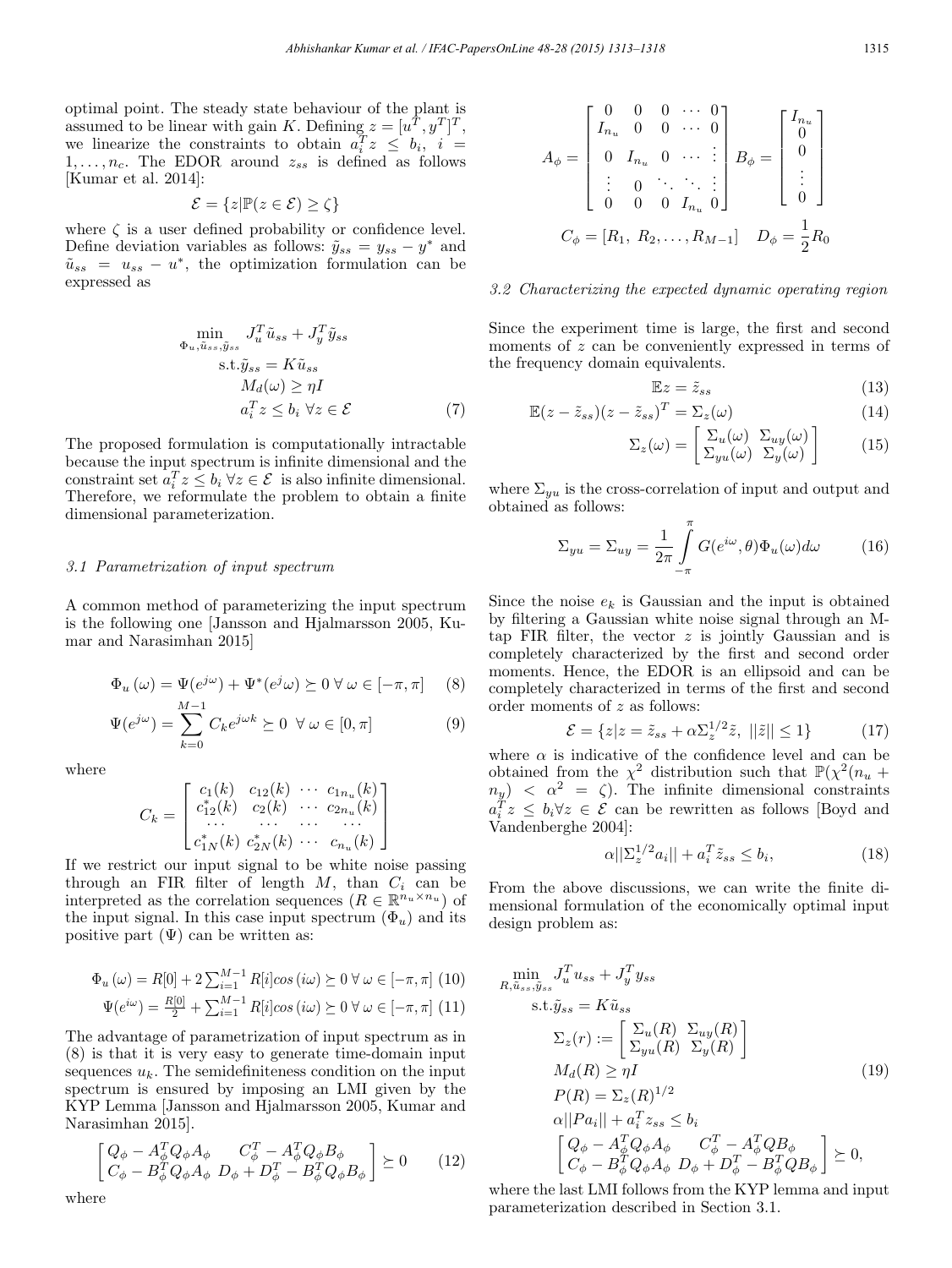## 4. SOLUTION METHODOLOGY

The input design problem proposed above is non-convex because of the constraint  $P(R) = \Sigma_z(R)^{1/2}$ . Therefore, we adapt the two-stage solution algorithm presented in [Nabil et al. 2014, 2012]. This is based on the geometric interpretation of the above formulation, viz., to determine the BOP  $(z_{ss})$  and the associated ellipse  $\Sigma_z$  such that the ellipse lies within the feasible set and the cost  $J_u^T u_{ss}$  +  $J_y^T y_{ss}$  is minimized and  $M_d \geq \eta I$ . The basic idea in the first stage is to find the smallest (in terms of trace) feasible ellipsoid  $\Sigma_z$ , that describes the feasible set of input signals for system identification. For this purpose, we impose the following constraints on the individual variances for obtaining the  $\Sigma_z$  that ensures feasibility in the second stage,

$$
\sigma_{z,1}^2 < \frac{1}{4\alpha^2} \left( u_{max} - u_{min} \right)^2 \tag{20}
$$

where  $\sigma_{z,1}^2$  is the variance of the input variable. It is important to note that, in a traditional input design problem, the upper limit is assumed to be provided by the designer  $(c_{in}, c_{op})$  whereas, in the economical framework, it is defined in terms of the available feasible space given by the variable bounds  $(u_{min}, u_{max})$  and  $(y_{min}, y_{max})$ . In the second stage, this covariance ellipsoid is used to determine the closest possible backed-off operating point (BOP)  $z_{ss}$  to the constrained optimal operating point OOP,  $[u^{*T}, y^{*T}]^T$ such that the pre-determined expected dynamic operating region is within the feasible set. Equivalently, the inputs and outputs satisfy the constraints, modulo a confidence level. Information from the second stage (i.e., BOP) is used to create lower bounds on the variances by defining the parameter  $\delta_{ij}$  describing the closeness to OOP. The parameter  $\delta_{ij}$  is defined as

$$
\delta_{ij} = \frac{distance \ of \ variable \ i \ from \ its \ closest \ bound}{distance \ of \ variable \ j \ from \ its \ closest \ bound} \tag{21}
$$

To this end, we define the following constraints with respect to variance of the  $j^{th}$  variable,  $\sigma_{z,j}^2$ ,

$$
\sigma_{z,j}^2 > \frac{\delta_{ij}^2}{\alpha^2} \sigma_{z,i}^2 \tag{22}
$$

where the iterative parameters  $\delta_{ij}^2$  are chosen such that the BOP selected in stage 2 is used to select the new minimum variance ellipsoid that forces the BOP close to OOP and recompute  $\Sigma_z$  in the first stage.

4.1 Stage 1

$$
\min_{R} \quad tr(\Sigma_z) \ns.t. \quad M_d(R) \ge \eta I \n\left[ \begin{array}{cc} Q_{\phi} - A_{\phi}^T Q A_{\phi} & C_{\phi}^T - A_{\phi}^T Q B_{\phi} \\ C_{\phi} - B_{\phi}^T Q A_{\phi} & D_{\phi} + D_{\phi}^T - B_{\phi}^T Q B_{\phi} \end{array} \right] \succeq 0 \n\Sigma_z(i, i) \le \frac{1}{4\alpha^2} (d_{max}(i) - d_{min}(i))^2, i = 1, \dots, n_u + n_y \n\sigma_{z,2}^2 > \frac{\delta^2}{\alpha^2} \sigma_{z,1}^2
$$

where  $d_{max}, d_{min} \in \mathbb{R}^{P+N}$  are the maximum and minimum bound on corresponding inputs and outputs. Solution of Stage 1 results in a feasible covariance ellipsoid  $\Sigma_z$ . Let  $P = \sum_{i=1}^{1/2}$ . This is used to find the approximation to the backed-off operating point in stage 2 as follows.

4.2 Stage 2

$$
\min_{\tilde{u}_{ss}, \tilde{y}_{ss}} J_u^T \tilde{u}_{ss} + J_y^T \tilde{y}_{ss}
$$
\ns.t. 
$$
\tilde{y}_{ss} = K \tilde{u}_{ss}
$$
\n
$$
\Sigma_z = \begin{bmatrix} R[0] & \Sigma_{uy}(R) \\ \Sigma_{yu}(R) & R^T \zeta_{op} + N_p \end{bmatrix} \succeq 0;
$$
\n
$$
\alpha ||Pa_i|| + a_i^T \tilde{z}_{ss} \le b_i
$$

Solution of Stage 2 problem will result in a feasible backed off operating point. The parameter  $\delta$  is updated based on the new BOP and used to resolve Stage 1. It is important to note that P is not a decision variable since  $\Sigma_z$  is known from first stage. Now it can be easily recognized that both the stages contains only convex constraints which could be easily solved using CVX, a package for specifying and solving convex programs ([Grant and Boyd 2011]). Initializing  $\delta$  to zero and given two successive iterates,  $z_{ss}^{iter-1}$  and  $z_{ss}^{iter}$  this process is iterated until the convergence criteria  $\|\tilde{z}_{ss}^{iter} - z_{ss}^{iter-1}\|_2 \leq \epsilon$  is satisfied where  $\epsilon$  being the prescribed tolerance limit.

### 5. INPUT DESIGN

Given a set of  $\mathbf{R} \in \mathbb{R}^{n_u \times n_u}$ , M-tap filter coefficients are calculated through spectral factorization using Fejér-Riesz spectral factorization [Dumitrescu 2007]:

Theorem 1 (Fejér-Riesz spectral factorization for multivariate polynomial) A matrix valued polynomial  $\Phi_u(z) \in \mathbb{C}$  is nonnegative  $(\Phi(\omega))$  is semidefinite) on the unit d-circle  $\mathbb{T}^d$  if and only if Positive orthant polynomials (special class of causal polynomials)

$$
H(z) = \sum_{i=0}^{(M-1)} h_i z^i
$$
 (23)

exists such that

$$
\Phi_u(z) = \sum_{i=0}^{(M-1)} H(z)H^*(z^{-1})
$$
\n(24)

Several methods like functional analysis [Wilson 1972, Rozanov 1960], Newton Raphson type iterative algorithms [Yaglom 1960] etc., have been presented in literature to get solution of (24). Recently, a semidefinite programming approach is proposed while parameterizing the coefficients of the polynomial as a linear function of the elements of a positive semidefinite matrix Q (called Gram matrix). Such parameterization allows the description of a nonnegative trigonometric polynomial through a linear matrix inequality (LMI). Hence, SDP is applicable. The algorithm is as follows [Dumitrescu 2007]:

$$
\begin{array}{ll}\text{minimize} & tr(Q_{00})\\ \text{s.t} & TR(\Theta_i Q) = R_i \quad i = 0, 1, \cdots M - 1 \qquad (25)\\ & Q \succeq 0 \end{array}
$$

Where  $Q_{00}$  is the upper  $n_u \times n_u$  left block of Gram matrix. TR(.) is the block trace operator defined in [Dumitrescu 2007]. Θ is the block Toeplitz matrix, with unit matrices of size  $n_u \times n_u$  on its i-th block diagonal and zeros elsewhere. The filter coefficient is obtained by the factorization (e.g. Cholesky factorization) of optimal  $Q^*$ . The factorization of Q matrix is not always trivial due to the tolerance limit of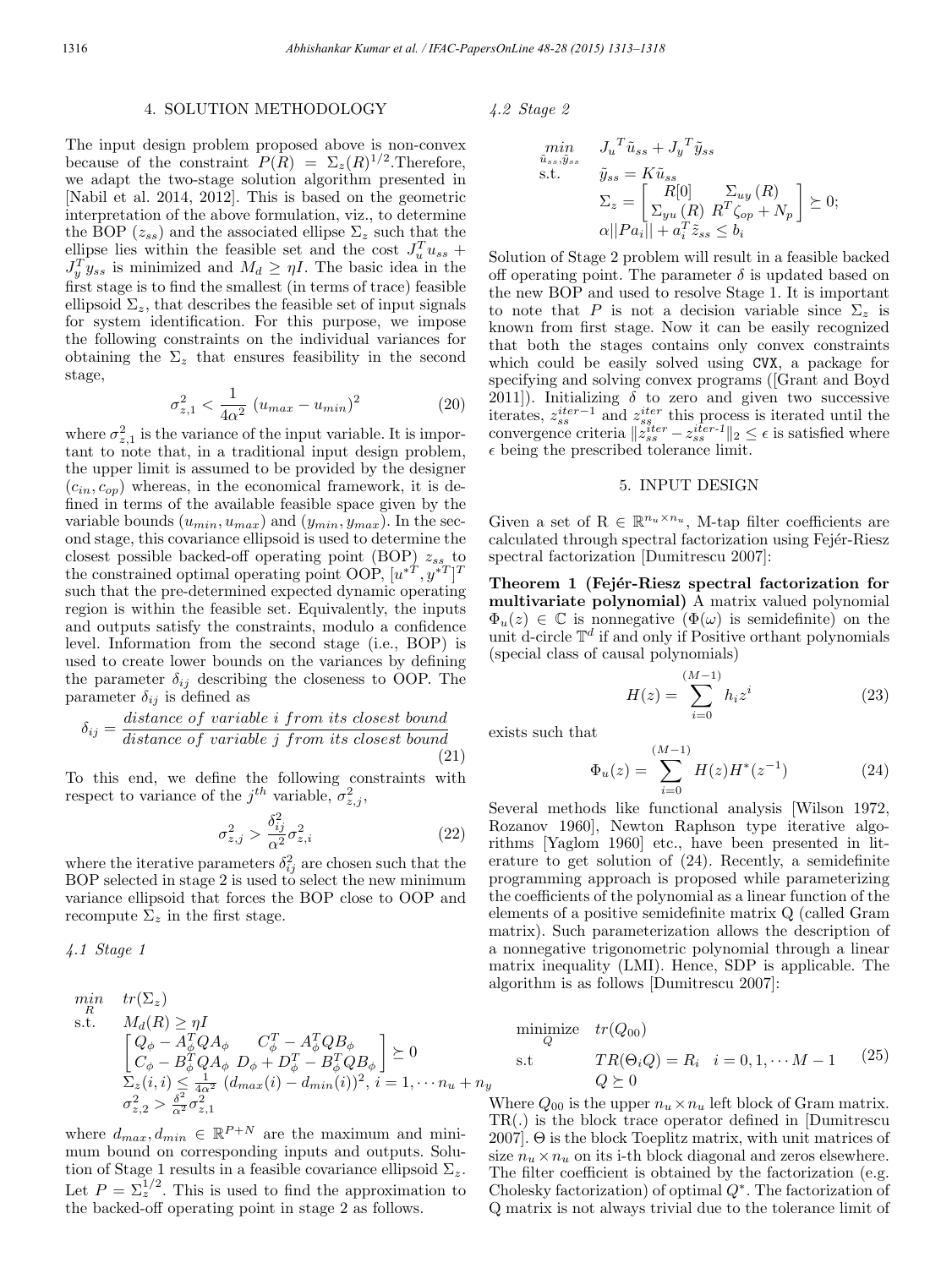the solver. For such situation an equivalent matrix  $(Q_{eqv})$ can be obtained as follow:

$$
\begin{aligned}\n\underset{Q_{eqv}}{\text{minimize}} & & \quad \|(Q_{eqv} - Q)\|_{frobenius} \\
\text{s.t} & & & Q_{eqv} \ge 0\n\end{aligned}
$$

$$
Q_{eqv} = \begin{bmatrix} h_0^H \\ \vdots \\ h_{M-1}^H \end{bmatrix} [h_0 \dots h_{M-1}]
$$
 (26)

Where  $h_k \in \mathbb{R}^{n_u \times n_u}$  is the desired filter coefficient.

#### 6. CASE STUDY

To illustrate our proposed method, we have considered a Van de Vusse reactor as an example. It is basically a continuous stirred tank reactor (CSTR) where three endothermic chemical reactions  $A \to B \to C$  and  $2A \to D$ takes place [Rothfuss et al. 1996]. The model equations are

$$
\dot{c}_A = r_A(c_A, T) + (c_{in} - c_A) u_1 \tag{27}
$$

$$
\dot{c}_B = r_B(c_A, c_B, T) - c_B u_1 \tag{28}
$$

$$
\dot{T} = h(c_{A_1}, c_B, T) + \alpha (u_2 - T) + (T_{in} - T) u_1
$$
 (29)

The rate of reaction is given by following equation:

$$
r_A = -k_1(T) c_A - k_2(T) c_A^2 r_B = k_1 (c_A - c_B)
$$
 (30)

$$
h = -\delta \left( k_1 \left( T \right) \left( c_A \Delta H_{AB} + c_B \Delta H_{BC} \right) + \tilde{h} \right) \tag{31}
$$

$$
\tilde{h} = k_2(T) c_A^2 \Delta H_{AD} \quad k_i(T) = k_{i0} exp \frac{-E_i}{T + T_0} \quad (32)
$$

Where  $c_A, c_B$  are the concentration (mole/liter) and T is the temperature of cooling jacket in degree Celsius. The inputs  $u_1$  and  $u_2$  are the normalized flow rate through the reactor in 1/h.  $c_{in}$  (mole/liter) and  $T_{in}$  (°C) are considered as disturbances. For simplicity, we assume that the disturbance are normally distributed and are uncorrelated with each other. All states are measurable and considered as outputs of the system. The outputs and inputs are constrained as :

$$
c_A \in [0, 4.5] \text{ mol/l} \quad c_B \in [0, 4] \text{ mol/l} \quad T \in [70, 200] \text{ °C}
$$

$$
u_1 \in [3, 200] \frac{1}{h} \quad u_2 \in [60, 170] \text{ °C}
$$
(33)

The system parameters are considered as

$$
\alpha = 30.828 \quad \delta = 0.3522 \quad m^3 K \quad kj^{-1} \quad E_1 = 9758.3
$$
\n
$$
E_2 = 8560 \quad k_{10} = 1.28 \times 10^{12} \frac{1}{h}
$$
\n
$$
\Delta H_{ab} = 4.2 \quad mol^{-1} \quad \Delta H_{bc} = -11 \quad mol^{-1}
$$
\n
$$
T_0 = 273.15 \, ^\circ\text{C} \quad c_{in} = 10 \quad \frac{mol}{l} \quad T_{in} = 114.9 \, ^\circ\text{C}
$$
\n
$$
\gamma = 0.1 \quad Kkj^{-1} \quad k_{20} = 9.04 \times 10^9 \quad m^3 (mol.h)^{-1}
$$
\n
$$
\Delta H_{ad} = -41.85 \quad mol^{-1}
$$

Here, the economic objective is to maximize the production rate of  $c_B$ 



Fig. 2. Profitable and feasible dynamic operating region between flow rate  $u_2$  and  $c_A$ 

$$
J(c_B, u_1) = \beta c_B u_1 \quad \beta = 86.7 \ h^{-1} \tag{34}
$$

The underlaying system is linearized around the optimal steady state point  $y^* = [4.50, 1.99, 148.71]^T$  and  $u^* = [146.01, 170]^T$ . At the optimal operating points the production rate of  $c_B$  is  $2.5192 \times 10^4$  mole/hr. Here, we can observe that  $y_1$  and  $u_2$  are active at their respective upper bounds. A state space form of linear system and corresponding discrete time transfer functions are obtained by considering 7 sec sampling time, which is not presented here in the interest of brevity. This obtained linear model is used to generate inputs and outputs data for the purpose of identification.

Since, the objective function and constraints depends upon the system parameters an initial estimates of parameters are obtained by perturbing system with a PRBS signals. We have considered  $M = 10$  to shape the input spectrum, a higher value of M can also be selected but it is computationally intensive. The lower bound on the information matrix  $M_d$  is considered as I. The convex optimization problems arising in the two stage procedure described above are solved using CVX [Grant and Boyd 2011]. The backed-off operating point is  $z_{ss} = [3.918, 2.047, 148.844, 105.802, 156.58]^T$ . The production rate of product B at the backed-off operating point is  $1.8776 \times 10^4$  mole/hr. This is the maximal achievable production rate that ensures dynamic feasible operation during excitation of input signals for the purpose of system identification. The backed-off operating point and the feasible dynamic region are shown in Figures 2,3,4 and 5 respectively. From the figures, it is seen that for the most part, the constraints are obeyed.

## 7. CONCLUSION

We have proposed an economic input design problem for multi input multi output systems. The objective is to minimize the important cost, viz., the deviation from optimality subject to constraints on feasibility and quality of the identified model. Since, the optimization formulation is non-convex, a two stage solution is adopted where a convex problem is solved at each stage. The proposed ideas are demonstrated using simulations of a CSTR.